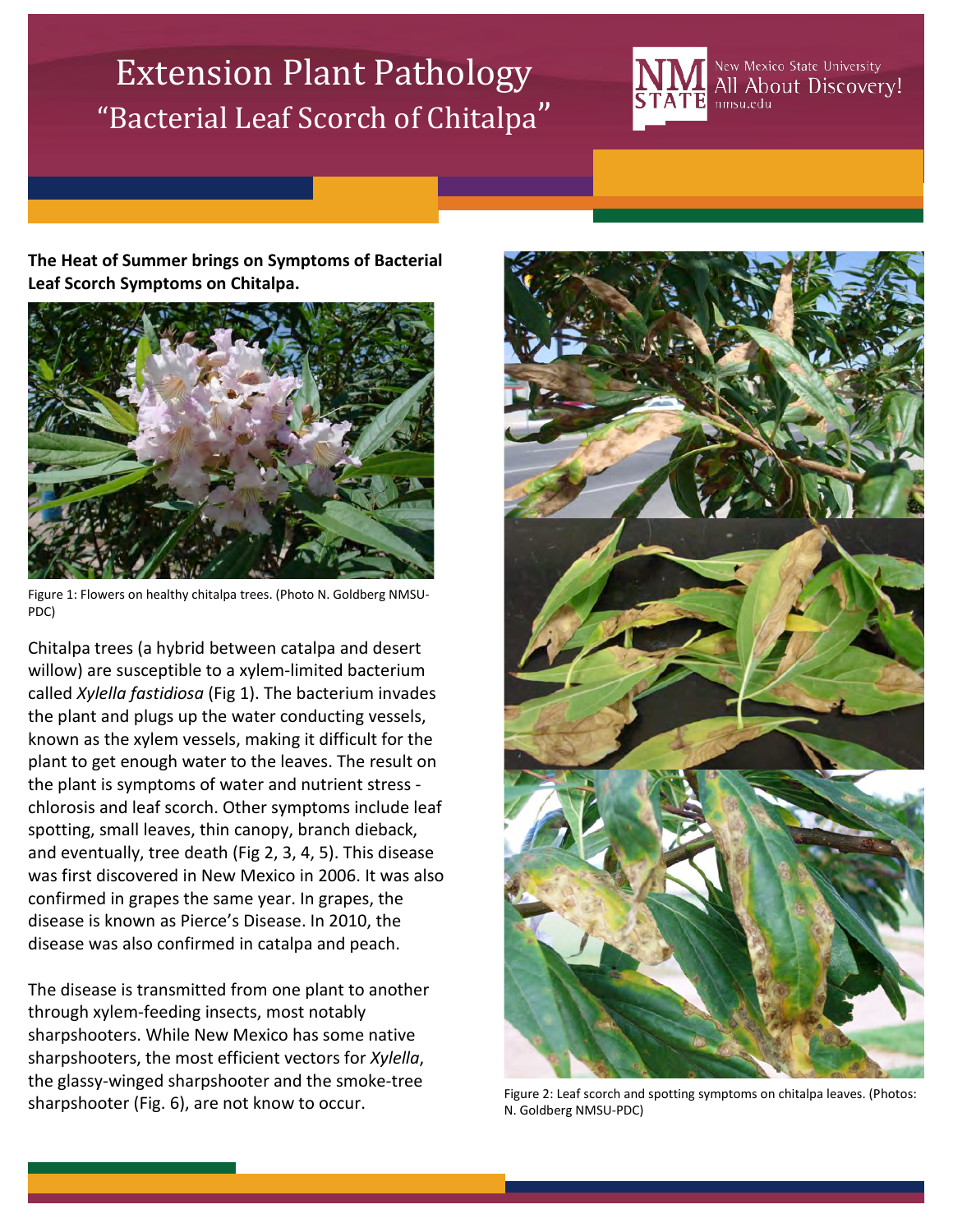

Figure 3: Dieback symptoms on chitalpa. (Photo N. Goldberg NMSU-PDC)

Research at New Mexico State University has shown that the bacterium is nearly identical in chitalpa, grape and catalpa. This indicates transmission, probably by native sharpshooters, between these hosts. Research has also shown that nearly all chitalpa trees are infected with this bacterium. The disease is particularly common in chitalpa because this hybrid is vegetatively propagated. When an infected mother plant is used for cuttings, the newly propagated plants will be infected.

Unfortunately, there is no cure for plants infected with the bacterium. Reducing plant stress by making sure the plants are adequately watered and fertilized will help to reduce the impact of the disease on the plant and may prolong the life of infected trees. Pruning out dead and dying limbs will also help to improve the appearance of the plant. Ultimately, however, infected plants will become unsightly and will die if they are not removed from the landscape.



Figure 4: Disease Progression - the sample tree photographed in August 2006 and October 2006 (Photos: N. Goldberg NMSU-PDC)